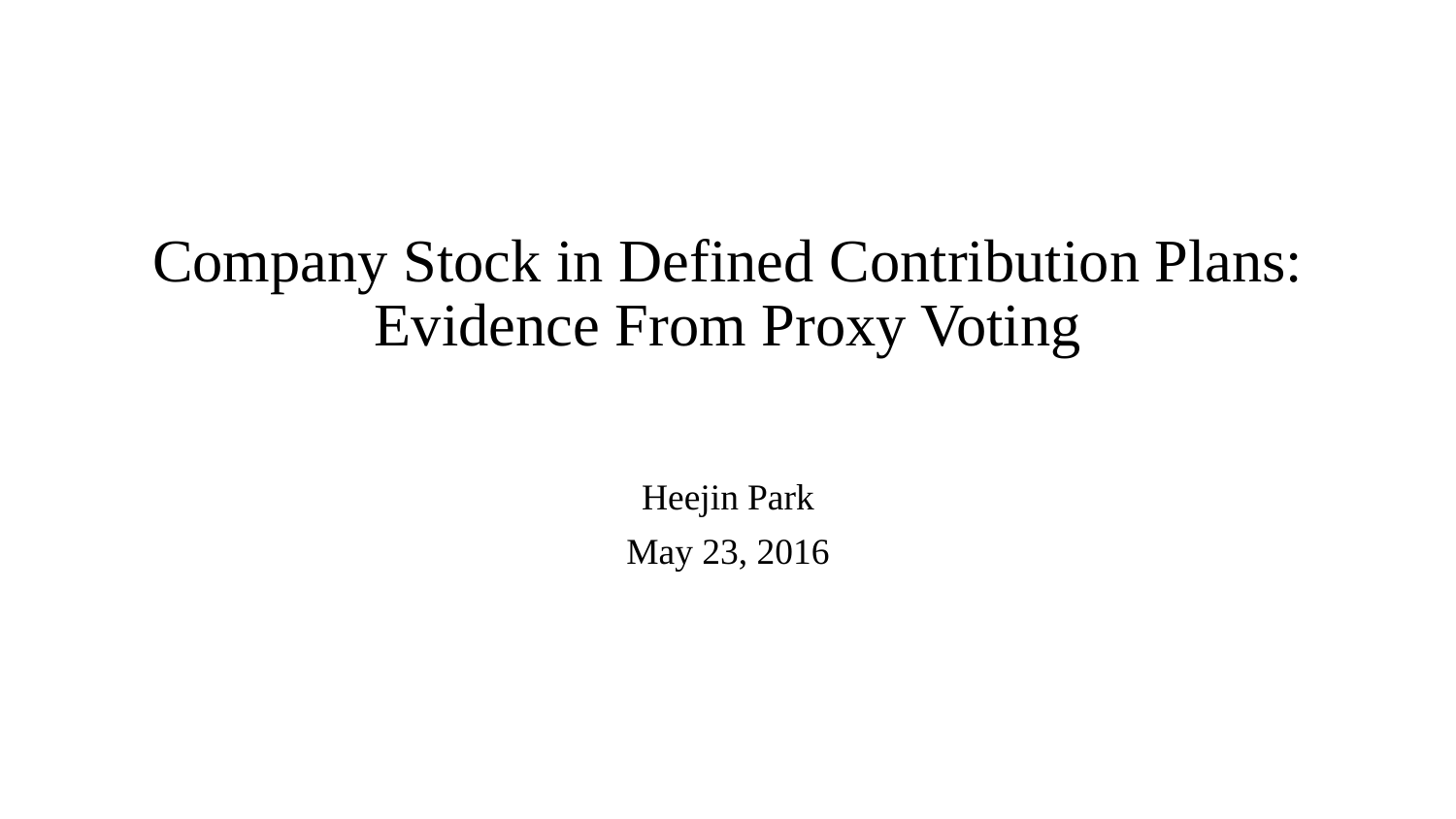# Motivation

- From the perspective of employees, holding company stock in a Defined Contribution (DC) plan is inefficient.
- because of a great deal of diversifiable risk
- because of correlations among wage income, firm performance, and retirement savings
- A non-trivial number of firms
- offer participants company stock as an investment option in DC plans
- offer employer matching with company stock

→ Why do managers offer company stock in DC plans?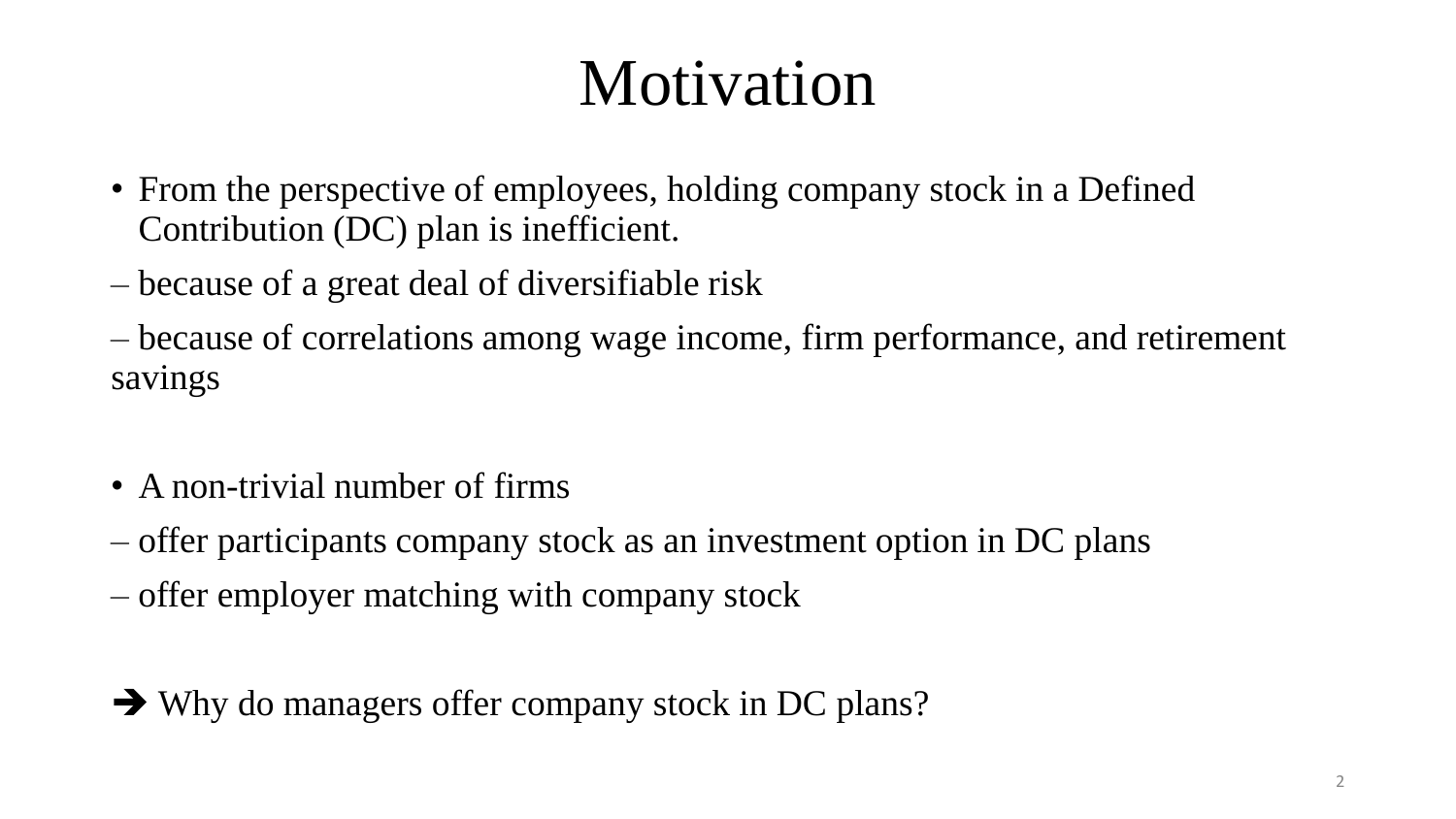# Motivation

- Managerial entrenchment
- –Takeover defense as a motive for encouraging company stock in DC plans
- Rauh (2006): changes in Delaware case laws in the mid 1990s that enhance managerial protection lead to a reduction in employee ownership in DC plans
- Brown, Liang, and Weisbenner (2006): firms that have dual class shares are less likely to provide company stock matches
- Motivated by Rauh's paper but in the setting of proxy voting
- Managers provide company stock in order to receive a higher level of support for management in proxy voting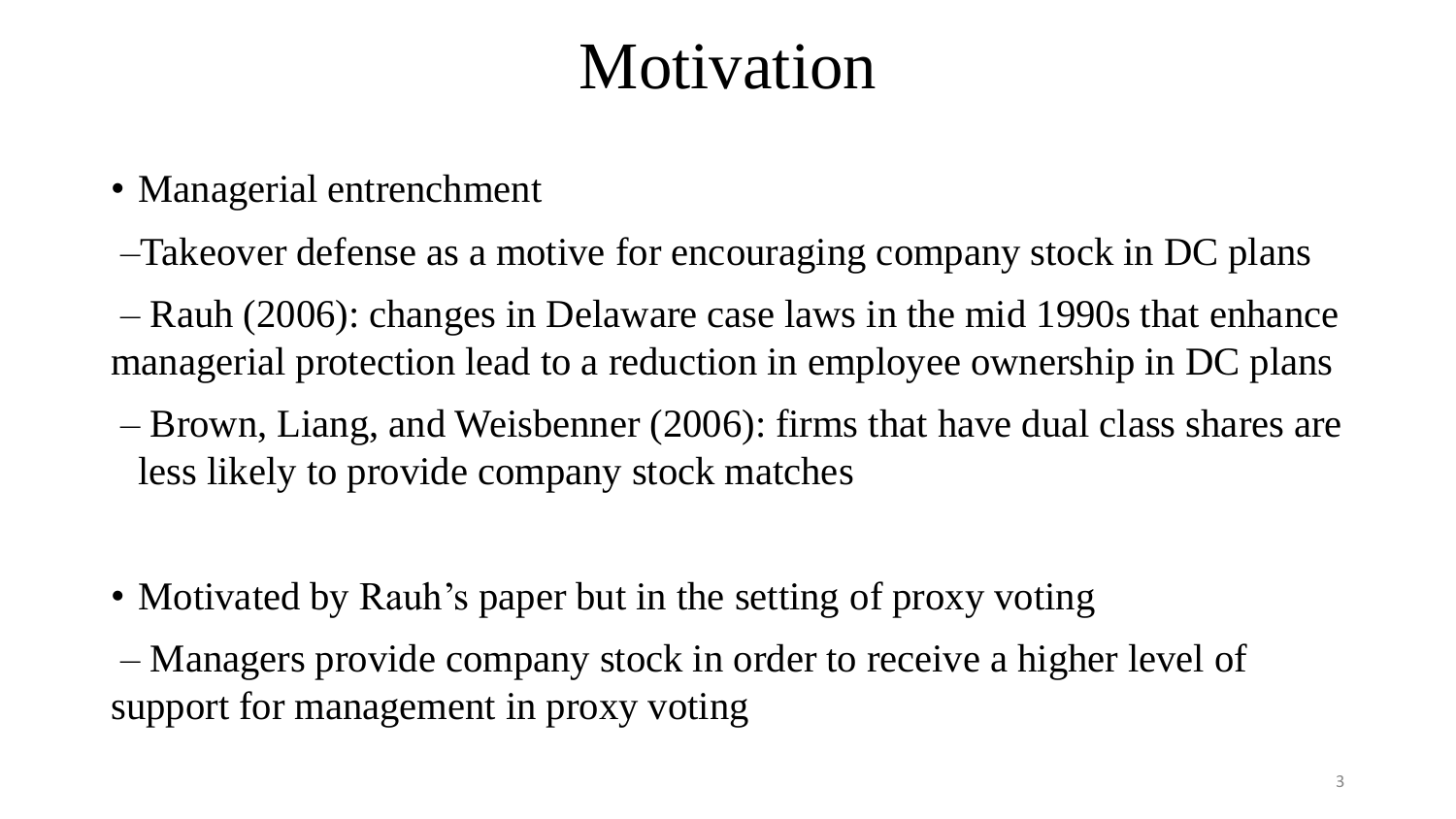### Assumption

### *Employee owners vote with management*

• Voting is delegated to plan trustees

– Plan trustees are appointed by management without shareholder consent (Chang and Mayers 1992; Chaplinsky and Niehaus, 1990; Gordon and Pound, 1990)

- Mutual funds business ties (Ashraf, Jayaraman, and Ryan, 2012; Davis and Kim, 2007)
- Employees' fixed claims on a firm's cash flow

– Maintaining sufficient cashes for wages and benefits is more important than value maximization (Jensen and Meckling, 1979)

– Firms with higher employee ownership are associated with spending less in long-term investment, taking less risk, and growing slowly. (Faleye, Mehrotra, and Morck, 2006)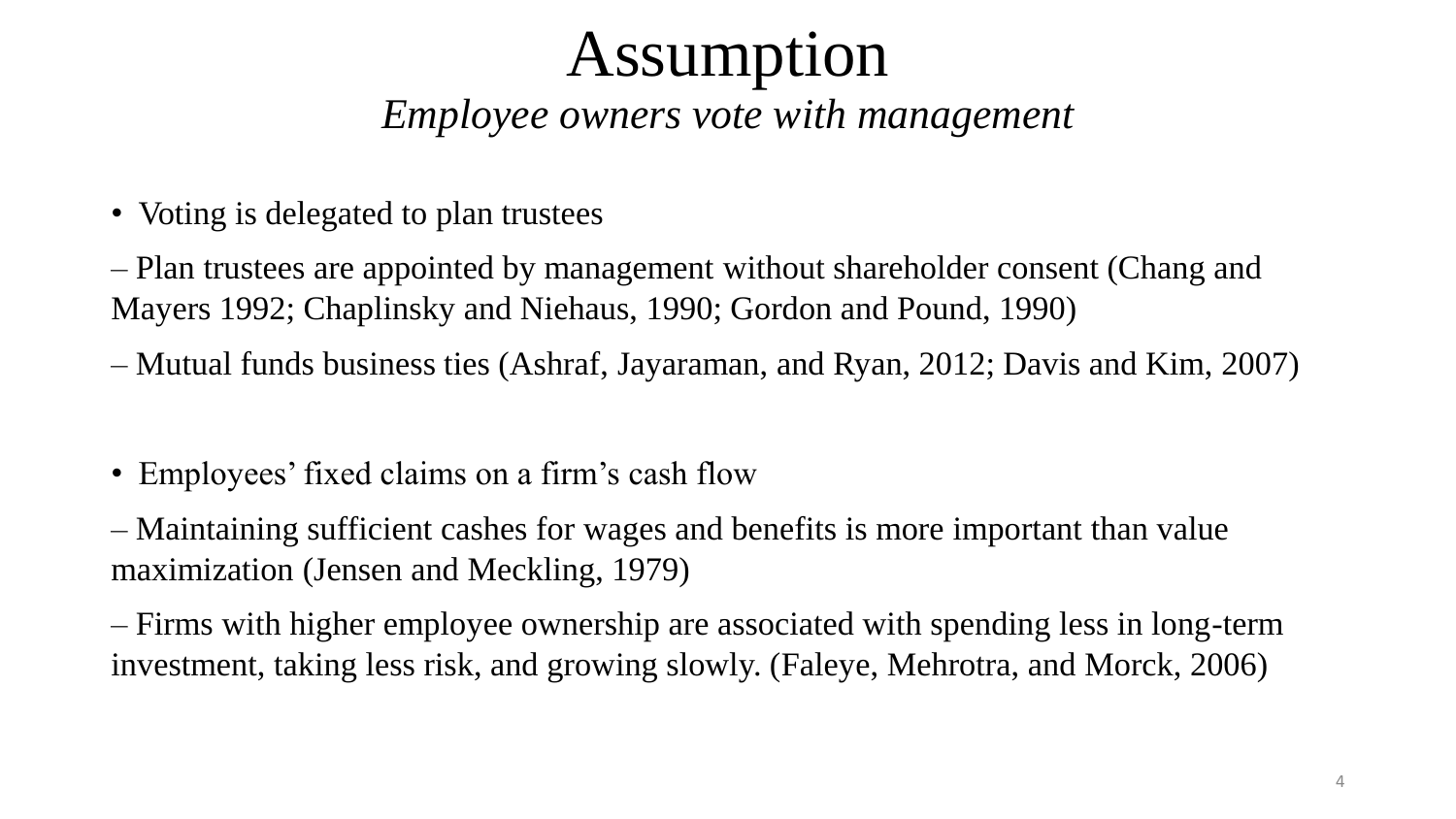## Research Question

*Hypothesis: Firms with higher employee ownership through DC plans will have higher levels of voting support in favor of management than firms with lower (or no) employee ownership*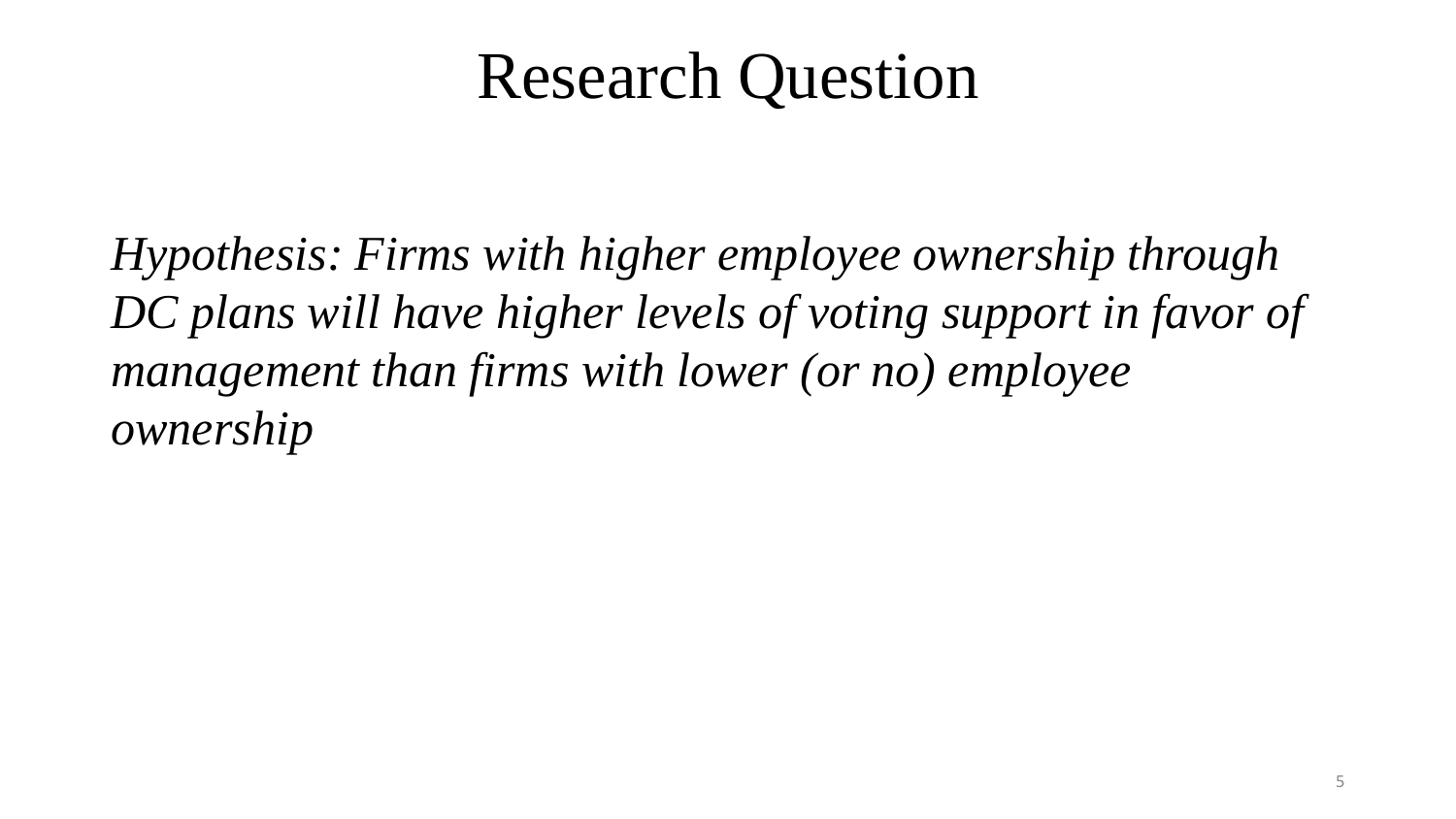# Preview of findings

• A positive association between employee ownership in DC plans and voting support for management sponsored proposals

• The effects of employee ownership are much larger for proposals in subsamples: management proposals opposed by ISS, management proposals of close votes: director election votes receiving more than 20% of votes withheld, and say on pay frequency proposals.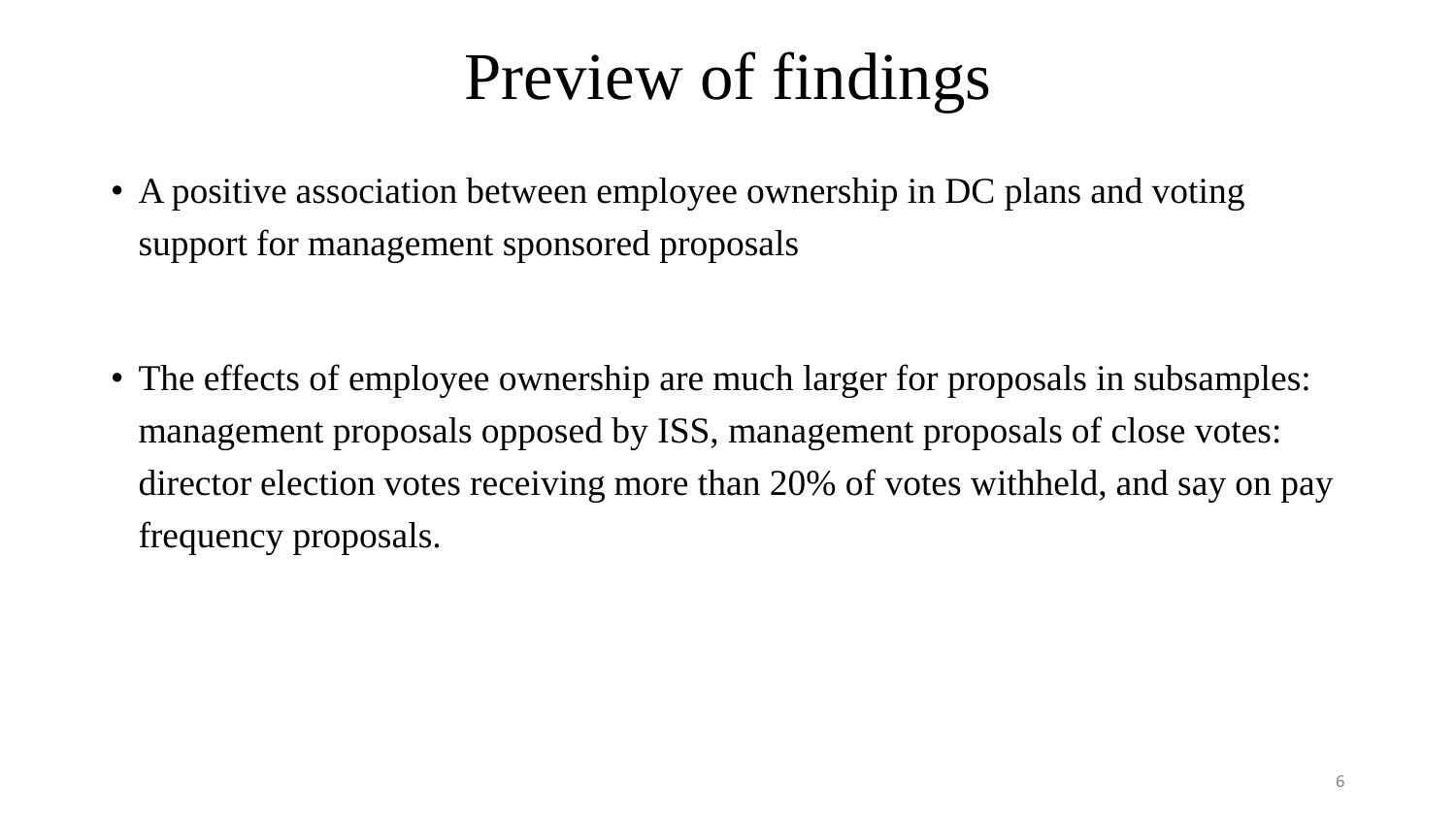### Data

#### • Pension plans

- Form 5500 fillings from the Department of Labor (DOL) and the Internal Revenue Services (IRS)
- Voting outcomes
- the Institutional Shareholder Services (ISS) Voting Analytics Database includes company proxy vote results for Russell 3000 companies, occurring from 2003 through 2012.
- Additional information

– CRSP and Compustat, RiskMetrics, Thomson Financial's CDA/Spectrum, and Standard & Poor's ExecuComp

• Final sample: 10,093 U.S. firm-years with 72,560 management sponsored proposals and 4,436 shareholder sponsored proposals over the 2003 to 2012 period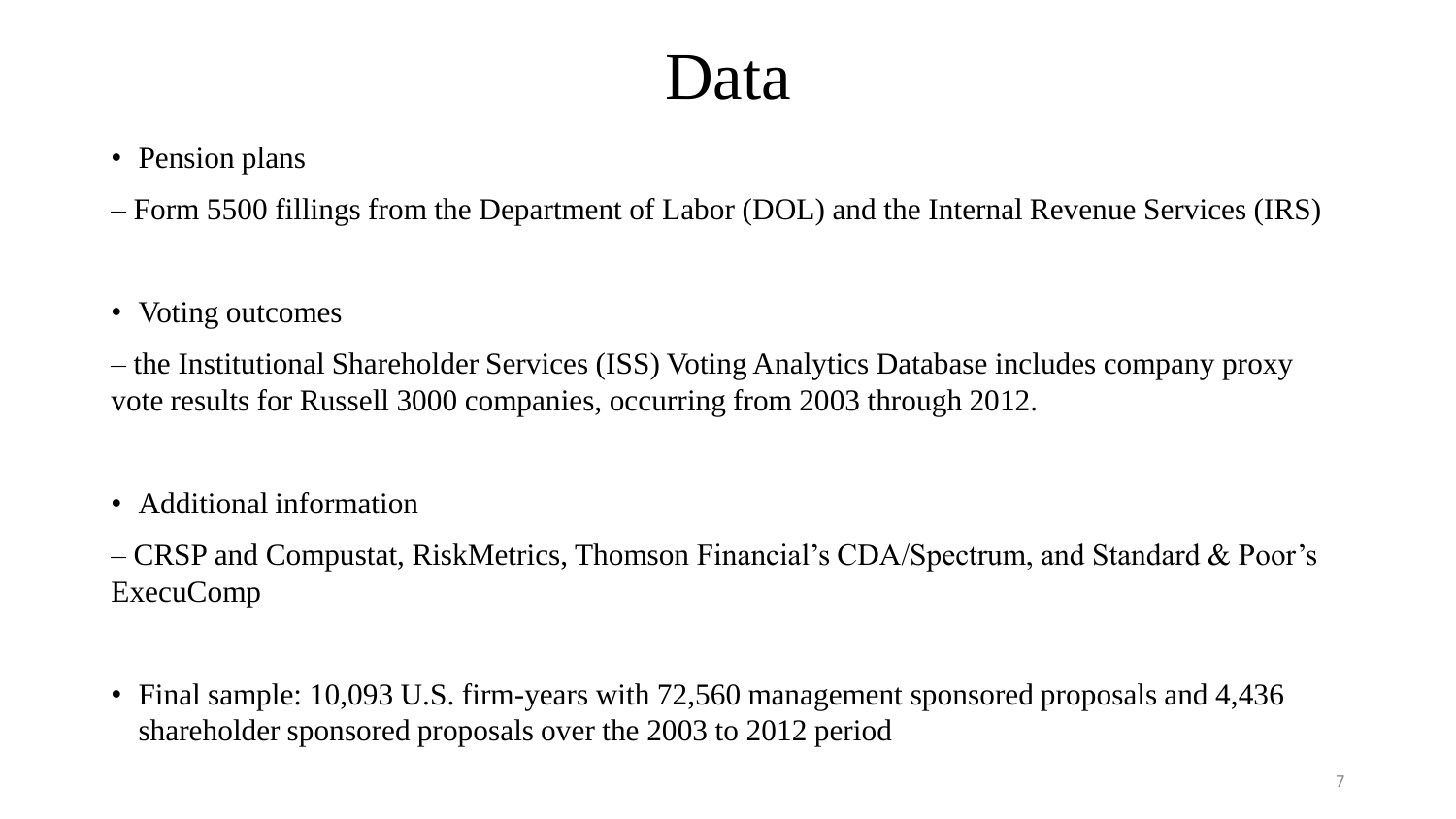### Variables

- Dependent variables
	- The percentage level of aggregate votes in favor of a proposal
- Independent variables
- Employee ownership dummy (equal to one if a firm provides company stock in DC plans and zero otherwise)
- Percentage of employee ownership in DC plans (percentage of employee holdings invested in DC plans)
- Percentage of employee ownership in a firm's equity market value (percentage of a firm's equity market value that employees hold through DC plans)
- Control variables
- Corporate governance: E-index, institutional ownership, and Herfindahl Hirschman index
- Ownership: % managerial ownership
- Firm characteristics: size, market-to-book, and past performance
- Others: ISS recommendation, confidential voting, majority voting 8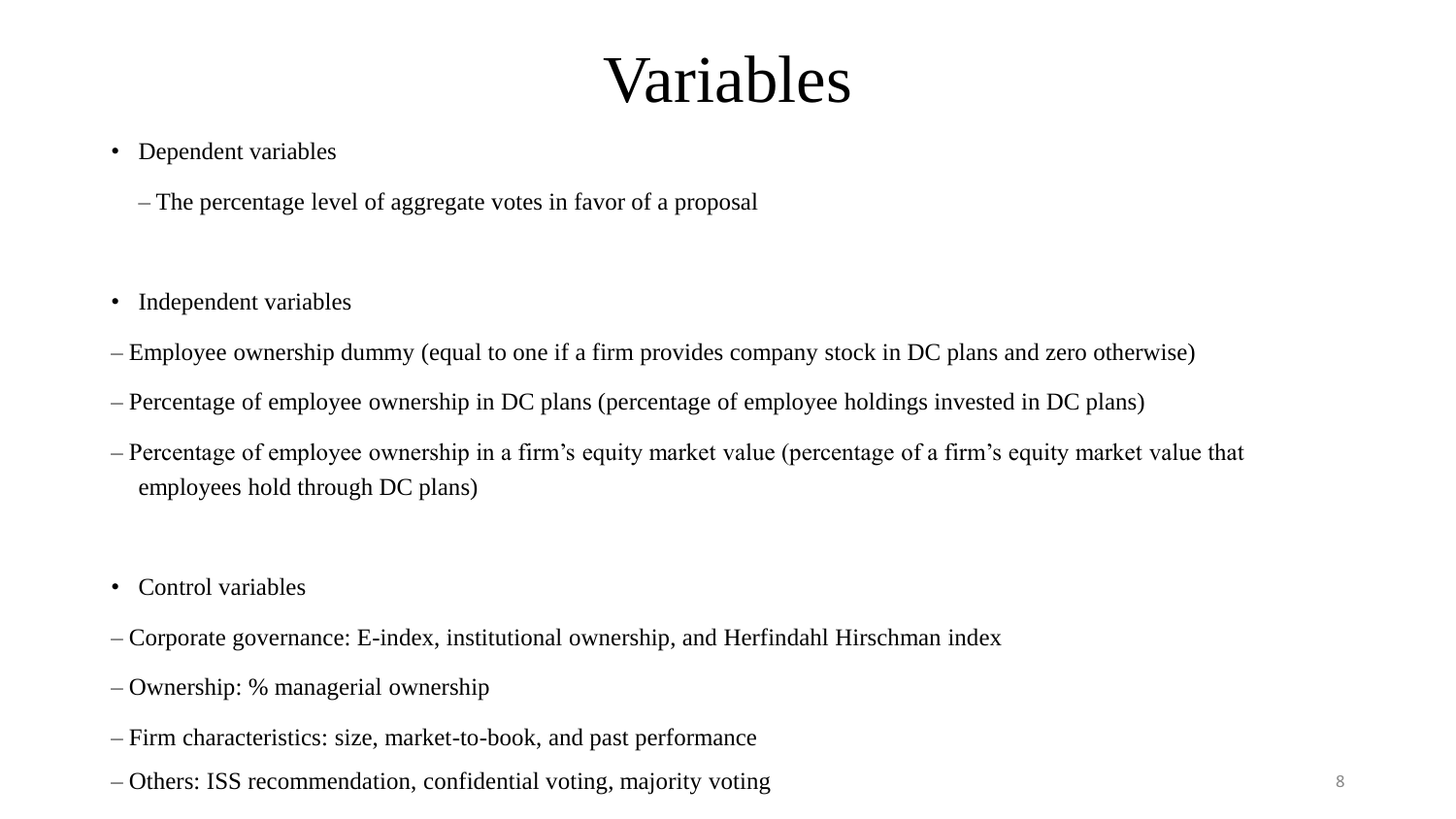## Summary statistics

|       |           | % of employee  |                 |                    |                            |  |
|-------|-----------|----------------|-----------------|--------------------|----------------------------|--|
|       |           | No. firms with | % of firms with | ownership in DC    | % of employee ownership in |  |
|       |           | nonzero DC     | nonzero DC      | plans (nonzero     | firms' equity market value |  |
|       | No. firms | employee       | employee        | employee ownership | (nonzero employee)         |  |
|       | in sample | ownership      | ownership       | only)              | ownership only)            |  |
| Year  | Count     | Count          | Ratio $(\%)$    | Mean $(\% )$       | Mean $(\% )$               |  |
| 2002  | 785       | 431            | 54.9            | 26.4               | 3.4                        |  |
| 2003  | 870       | 487            | 56.0            | 26.1               | 3.1                        |  |
| 2004  | 998       | 572            | 57.3            | 25.4               | 2.8                        |  |
| 2005  | 998       | 568            | 56.9            | 23.9               | 2.6                        |  |
| 2006  | 972       | 555            | 57.1            | 22.4               | 2.3                        |  |
| 2007  | 1,004     | 568            | 56.6            | 19.6               | 2.0                        |  |
| 2008  | 1,083     | 583            | 53.8            | 18.7               | 2.1                        |  |
| 2009  | 1,102     | 588            | 53.4            | 18.3               | 2.1                        |  |
| 2010  | 1,127     | 586            | 52.0            | 17.9               | 2.0                        |  |
| 2011  | 1,135     | 566            | 49.9            | 17.2               | 1.9                        |  |
| Total | 10,093    | 5,504          | 54.5            | 21.3               | 2.4<br>$\mathcal G$        |  |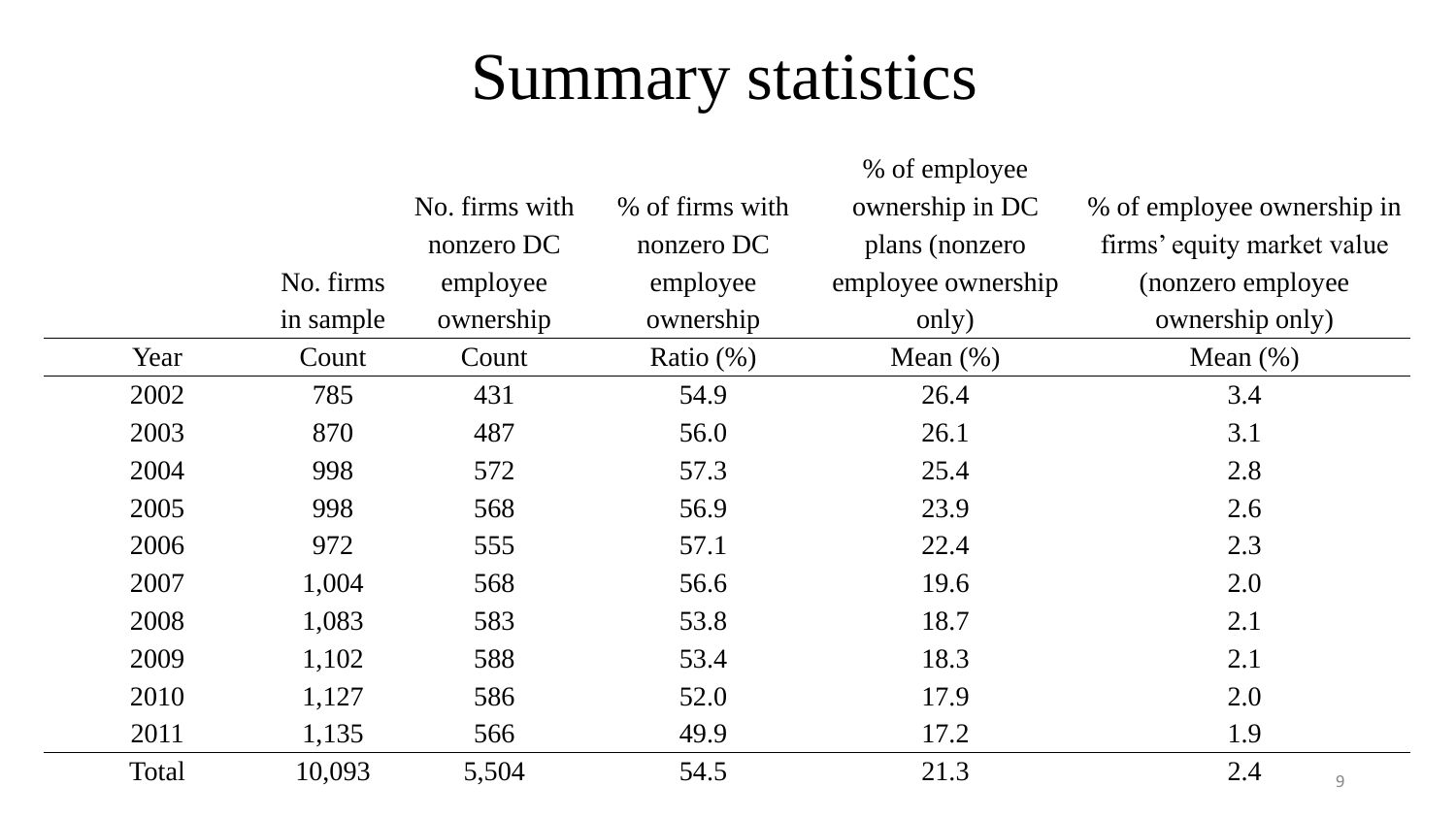# Table 4 (All management proposals)

|                                          | % of voting support | % of voting support | % of voting support |
|------------------------------------------|---------------------|---------------------|---------------------|
|                                          | (1)                 | (2)                 | (3)                 |
| Employee ownership dummy                 | $0.4953***$         |                     |                     |
|                                          | (0.1473)            |                     |                     |
| % of employee ownership in DC Plans      |                     | $0.0080**$          |                     |
|                                          |                     | (0.0038)            |                     |
| % of employee ownership in equity market |                     |                     | $0.0401*$           |
| value                                    |                     |                     |                     |
|                                          |                     |                     | (0.0241)            |
|                                          |                     |                     |                     |
| Year dummies                             | Yes                 | Yes                 | Yes                 |
| <b>Industry dummies</b>                  | Yes                 | Yes                 | Yes                 |
| <b>Observations</b>                      | 72560               | 72560               | 72560               |
| R-squared                                | 0.5850              | 0.5847              | 0.5846              |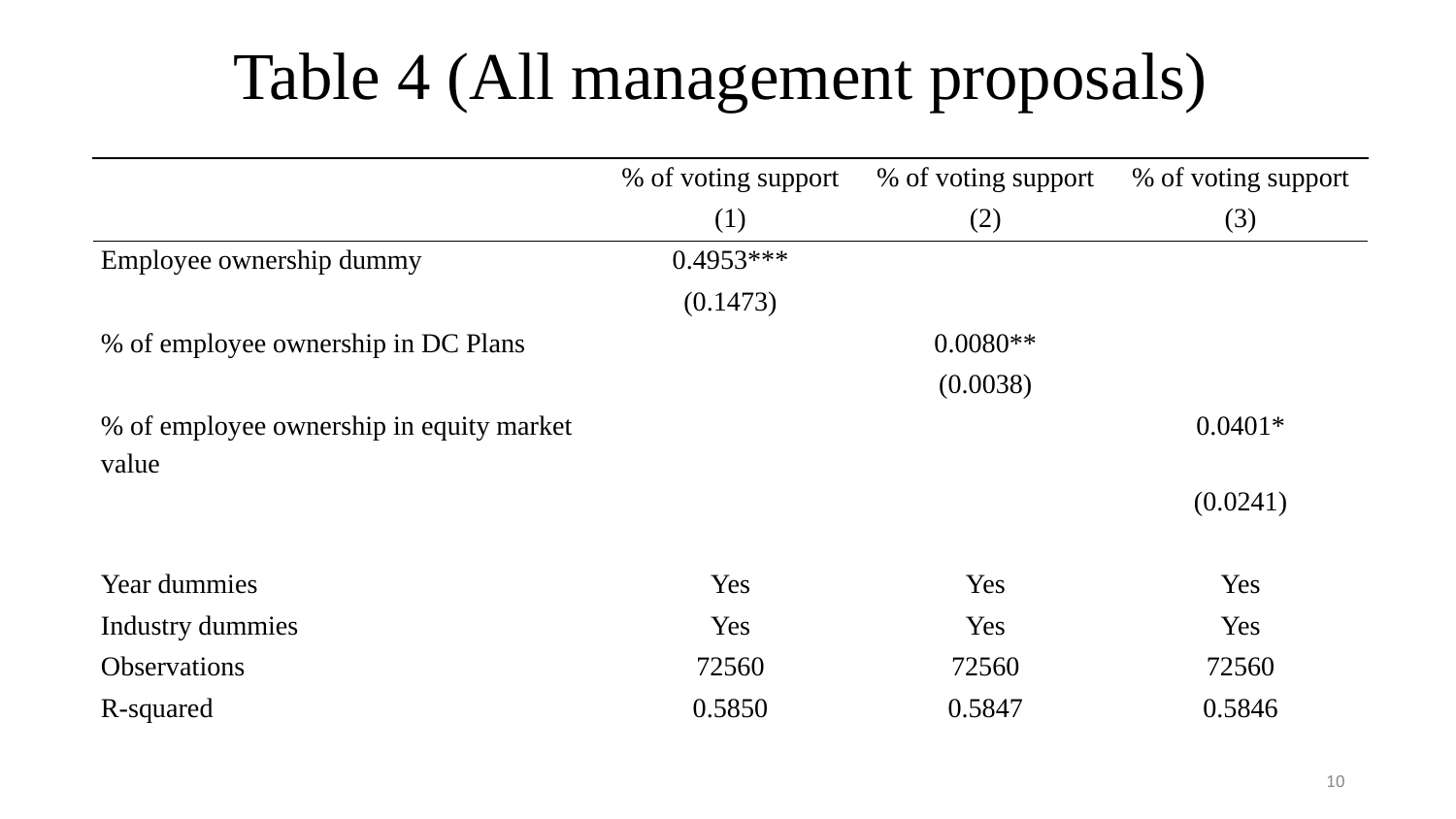# Table 5 (ISS opposed votes and close votes)

|                                   | ISS opposed votes only |             |             | Close votes only |             |              |
|-----------------------------------|------------------------|-------------|-------------|------------------|-------------|--------------|
|                                   | % of voting            | % of voting | % of voting | % of voting      | % of voting | % of voting  |
|                                   | support                | support     | support     | support          | support     | support      |
|                                   | (1)                    | (2)         | (3)         | (4)              | (5)         | (6)          |
| Employee ownership dummy          | 1.6019**               |             |             | 1.4874 ***       |             |              |
|                                   | (0.9555)               |             |             | (0.4420)         |             |              |
| % of employee ownership in DC     |                        | 0.0082      |             |                  | 0.0071      |              |
| Plans                             |                        |             |             |                  |             |              |
|                                   |                        | (0.0237)    |             |                  | (0.0129)    |              |
| % of employee ownership in equity |                        |             | $0.0911**$  |                  |             | $0.2062**$   |
| market value                      |                        |             |             |                  |             |              |
|                                   |                        |             | (0.1521)    |                  |             | (0.0903)     |
| Year dummies                      | Yes                    | Yes         | Yes         | Yes              | Yes         | Yes          |
| Industry dummies                  | <b>Yes</b>             | Yes         | Yes         | Yes              | Yes         | Yes          |
| <b>Observations</b>               | 5219                   | 5219        | 5219        | 3062             | 3062        | 3062         |
| R-squared                         | 0.4068                 | 0.4049      | 0.4049      | 0.3010           | 0.2958      | 0.2974<br>11 |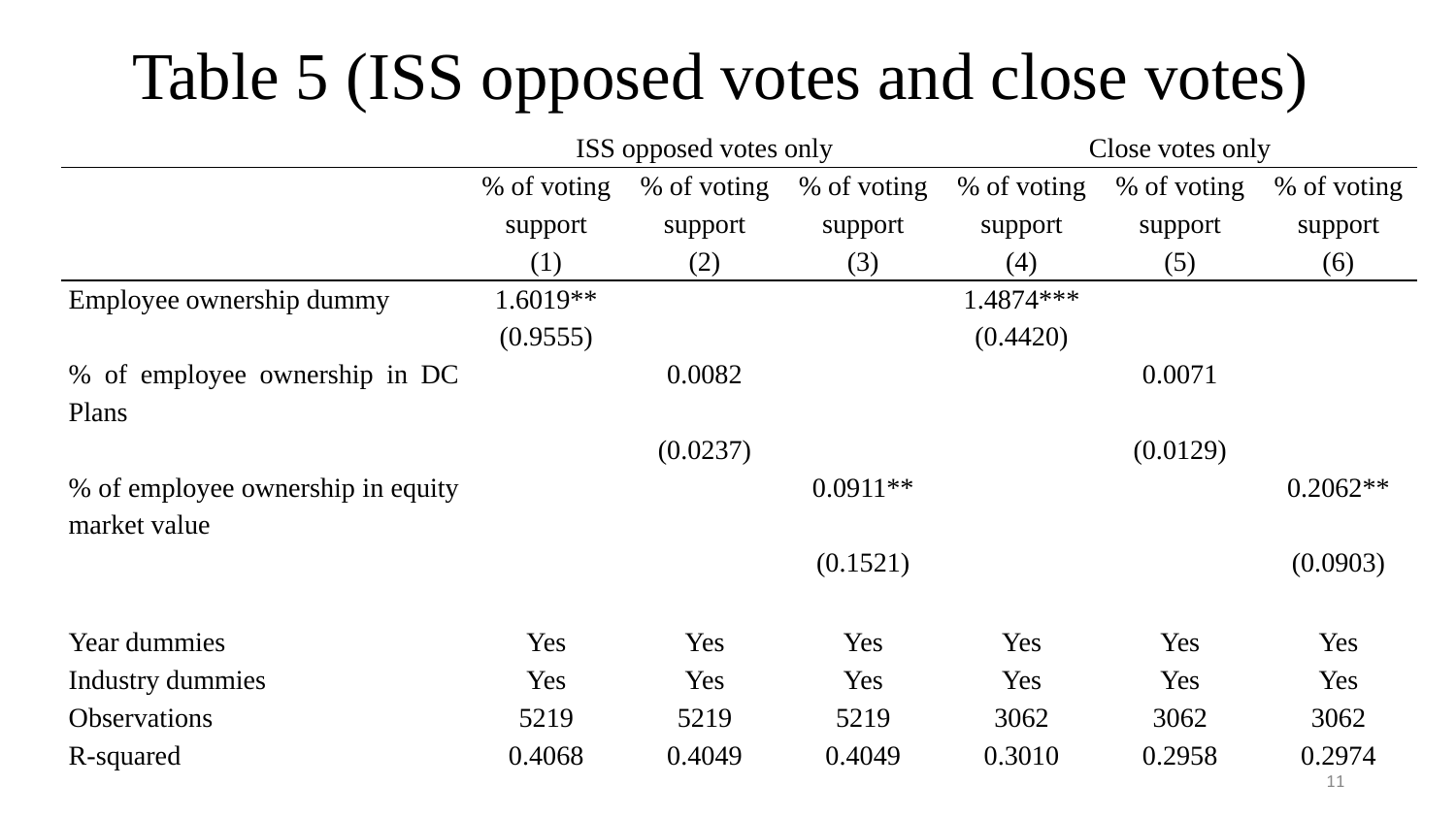# Table 10 (Say on pay proposals)

|                                   | % of voting support | % of voting support | % of voting support |
|-----------------------------------|---------------------|---------------------|---------------------|
|                                   | (1)                 | (2)                 | (3)                 |
| Employee ownership dummy          | 1.5386**            |                     |                     |
|                                   | (0.7742)            |                     |                     |
| % of employee ownership in DC     |                     | 0.0235              |                     |
| Plans                             |                     |                     |                     |
|                                   |                     | (0.0236)            |                     |
| % of employee ownership in equity |                     |                     | $0.3841**$          |
| market value                      |                     |                     |                     |
|                                   |                     |                     | (0.1668)            |
| Year dummies                      | Yes                 | Yes                 | Yes                 |
| Industry dummies                  | Yes                 | Yes                 | Yes                 |
| <b>Observations</b>               | 1073                | 1073                | 1073                |
| R-squared                         | 0.7987              | 0.7981              | 0.7986              |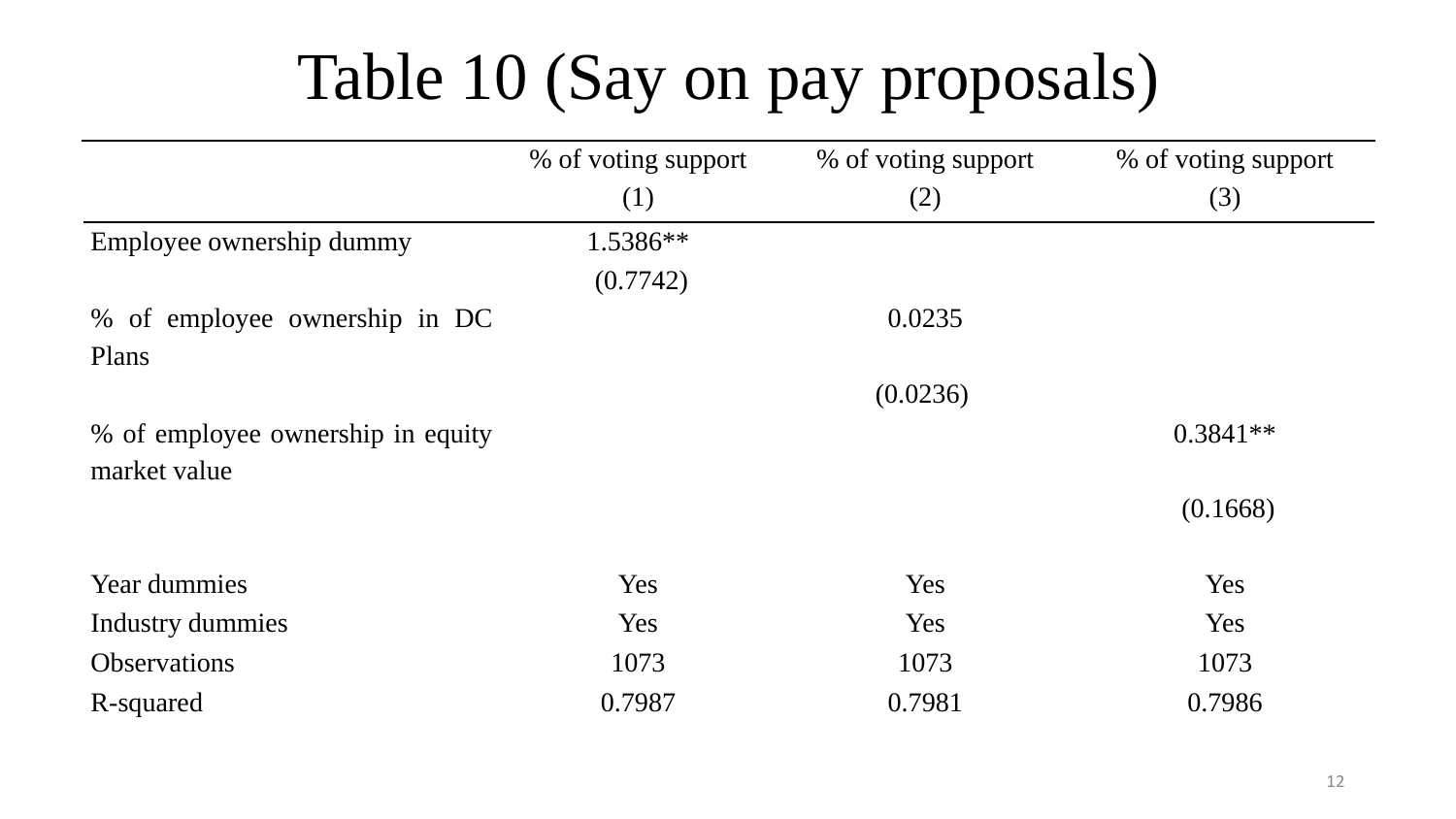| Robust Check (2SLS) |  |  |  |
|---------------------|--|--|--|
|---------------------|--|--|--|

|                                     | 1 <sup>st</sup> stage | 2 <sup>nd</sup> stage | 1 <sup>st</sup> stage | 2 <sup>nd</sup> stage | 1 <sup>st</sup> stage | 2 <sup>nd</sup> stage |
|-------------------------------------|-----------------------|-----------------------|-----------------------|-----------------------|-----------------------|-----------------------|
|                                     | Employee              | % of voting           | % of employee         | % of voting           | % of employee         | % of voting           |
|                                     | ownership             | support               | ownership in DC       | support               | ownership in          | support               |
|                                     | dummy                 |                       | plans                 |                       | market cap.           |                       |
|                                     | (1)                   | (2)                   | (3)                   | (4)                   | (5)                   | (6)                   |
| Employee ownership dummy            |                       | 1.3138***             |                       |                       |                       |                       |
|                                     |                       | (0.4527)              |                       |                       |                       |                       |
| % of employee ownership in DC plans |                       |                       |                       | 0.0103                |                       |                       |
|                                     |                       |                       |                       | (0.0142)              |                       |                       |
| % of employee ownership in equity   |                       |                       |                       |                       |                       | $0.4115***$           |
| market value                        |                       |                       |                       |                       |                       |                       |
|                                     |                       |                       |                       |                       |                       | (0.0997)              |
| Interest burden                     | $-0.1223$             |                       | $-9.6232***$          |                       | $-0.5140*$            |                       |
|                                     | (0.0867)              |                       | (2.4470)              |                       | (0.2636)              |                       |
| DB plan without company stock       | $0.2323***$           |                       | 5.3775***             |                       | $0.6809***$           |                       |
|                                     | (0.0471)              |                       | (1.9135)              |                       | (0.2180)              |                       |
| DB plan with company stock          | $0.0613*$             |                       | 1.3807                |                       | $0.5496***$           |                       |
|                                     | (0.0316)              |                       | (1.0020)              |                       | (0.1199)              |                       |
| Year dummies                        | Yes                   | Yes                   | Yes                   | Yes                   | Yes                   | Yes                   |
| <b>Industry dummies</b>             | Yes                   | Yes                   | Yes                   | Yes                   | Yes                   | Yes                   |
| F-statistics for endogeneity        | 3.3                   |                       | 0.1                   |                       | 14.2                  |                       |
| Observations                        | 72560                 | 72560                 | 72560                 | 72560                 | 72560                 | 72560                 |
| R-squared                           | 0.1174                | 0.5836                | 0.2115                | 0.5846                | 0.1691                | 0.5750                |